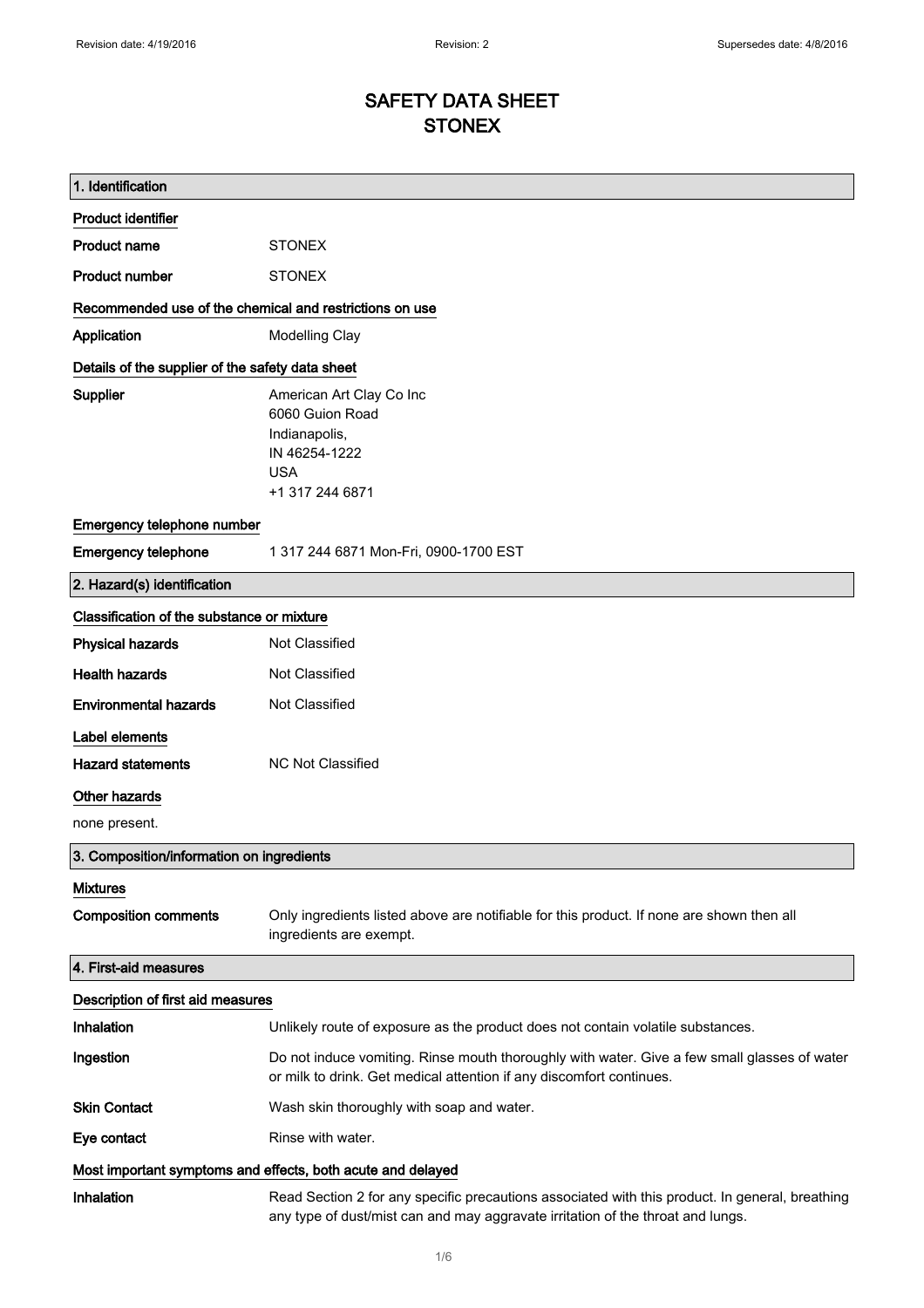| Ingestion                                                    | Read Section 2 for any specific precautions associated with the use of this product. Products<br>with specific warnings about ingestion will give guidance there.                                                                                                                                           |  |
|--------------------------------------------------------------|-------------------------------------------------------------------------------------------------------------------------------------------------------------------------------------------------------------------------------------------------------------------------------------------------------------|--|
| Skin contact                                                 | Read Section 2 for any specific precautions associated with the use of this product. In general<br>most ceramic glazes, clays and special products will tend to have a drying effect on the skin<br>and may cause some sensitivity to users with sensitive skin.                                            |  |
| Eye contact                                                  | Read Section 2 for any specific precautions associated with the use of this product. In general<br>most ceramic and special products contain materials that maybe abrasive to eyes. Keeping<br>materials from contacting the eyes is prudent. If contact does occur, flush with clean water, do<br>not rub. |  |
|                                                              | Indication of immediate medical attention and special treatment needed                                                                                                                                                                                                                                      |  |
| Notes for the doctor                                         | Treat symptomatically.                                                                                                                                                                                                                                                                                      |  |
| 5. Fire-fighting measures                                    |                                                                                                                                                                                                                                                                                                             |  |
| <b>Extinguishing media</b>                                   |                                                                                                                                                                                                                                                                                                             |  |
| Suitable extinguishing media                                 | Use fire-extinguishing media suitable for the surrounding fire.                                                                                                                                                                                                                                             |  |
| Special hazards arising from the substance or mixture        |                                                                                                                                                                                                                                                                                                             |  |
| Specific hazards                                             | The product is not believed to present a hazard due to its physical nature.                                                                                                                                                                                                                                 |  |
| <b>Advice for firefighters</b>                               |                                                                                                                                                                                                                                                                                                             |  |
| for firefighters                                             | Special protective equipment Use protective equipment appropriate for surrounding materials.                                                                                                                                                                                                                |  |
| 6. Accidental release measures                               |                                                                                                                                                                                                                                                                                                             |  |
|                                                              | Personal precautions, protective equipment and emergency procedures                                                                                                                                                                                                                                         |  |
| <b>Personal precautions</b>                                  | For personal protection, see Section 8.                                                                                                                                                                                                                                                                     |  |
| <b>Environmental precautions</b>                             |                                                                                                                                                                                                                                                                                                             |  |
| <b>Environmental precautions</b>                             | Please read Section 2 completely. If any environmental warnings such as; H411 or H412 are<br>listed in Section 2, please use appropriate procedures when disposing of product and<br>container. Do not put materials into waterways or sewers.                                                              |  |
| Methods and material for containment and cleaning up         |                                                                                                                                                                                                                                                                                                             |  |
| Methods for cleaning up                                      | Collect spillage for reclamation or absorb in vermiculite, dry sand or similar material.                                                                                                                                                                                                                    |  |
| Reference to other sections                                  | For waste disposal, see Section 13. For personal protection, see Section 8.                                                                                                                                                                                                                                 |  |
| 7. Handling and storage                                      |                                                                                                                                                                                                                                                                                                             |  |
| Precautions for safe handling                                |                                                                                                                                                                                                                                                                                                             |  |
| <b>Usage precautions</b>                                     | Read label before use. Do not eat, drink or smoke when using this product. Good personal<br>hygiene procedures should be implemented. Wash hands and any other contaminated areas<br>of the body with soap and water before leaving the work site.                                                          |  |
| Conditions for safe storage, including any incompatibilities |                                                                                                                                                                                                                                                                                                             |  |
| <b>Storage precautions</b>                                   | Store in tightly-closed, original container in a dry and cool place.                                                                                                                                                                                                                                        |  |
| Specific end uses(s)                                         |                                                                                                                                                                                                                                                                                                             |  |
| Specific end use(s)                                          | The identified uses for this product are detailed in Section 1.2.                                                                                                                                                                                                                                           |  |
|                                                              |                                                                                                                                                                                                                                                                                                             |  |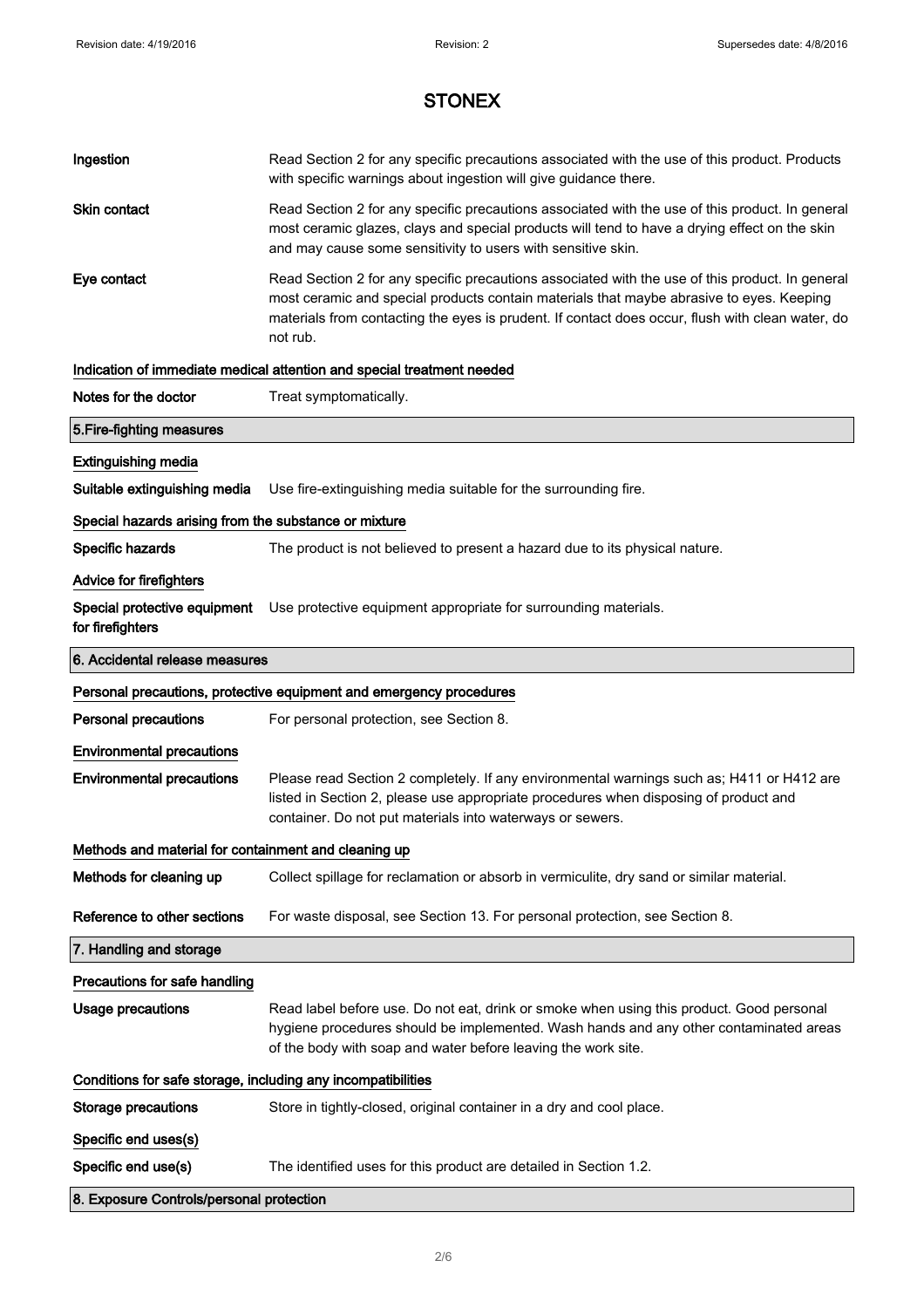| Ingredient comments                 | Only ingredients listed n Section 3 are notifiable for this product. If none are shown then all<br>ingredients are exempt.                                                                                           |
|-------------------------------------|----------------------------------------------------------------------------------------------------------------------------------------------------------------------------------------------------------------------|
| <b>Exposure controls</b>            |                                                                                                                                                                                                                      |
| Appropriate engineering<br>controls | No specific ventilations requirements unless the "FAN" pictogram is shown above or specified<br>in Section 2.                                                                                                        |
| Eye/face protection                 | No specific eye protection required unless the "EYE PROTECTION" pictogram is shown<br>above or specified in Section 2.                                                                                               |
| Hand protection                     | No specific hand protection required unless the "HAND PROTECTION" pictogram is shown<br>above or specified in Section 2.                                                                                             |
| Hygiene measures                    | Using good personal hygiene practices is always appropriate. Keeping a clean work space,<br>cleaning up properly when done, and not eating, drinking or smoking when using this product.                             |
| Respiratory protection              | No specific respiratory protection required unless the "RESPIRATOR" pictogram is shown<br>above or specified in Section 2. Using the appropriate certified protection for the operation is<br>important if required. |

#### 9. Physical and Chemical Properties

#### Information on basic physical and chemical properties

| Appearance                                      | Solid.                    |
|-------------------------------------------------|---------------------------|
| Color                                           | Various colors.           |
| Odor                                            | Almost odorless.          |
| <b>Odor threshold</b>                           | No information available. |
| рH                                              | 6-8                       |
| <b>Melting point</b>                            | No information available. |
| Initial boiling point and range                 | No information available. |
| <b>Flash point</b>                              | No information available. |
| <b>Evaporation rate</b>                         | No information available. |
| Flammability (solid, gas)                       | No information available. |
| Upper/lower flammability or<br>explosive limits | No information available. |
| Vapour pressure                                 | No information available. |
| <b>Relative density</b>                         | Greater than 1.0          |
| Solubility(ies)                                 | Not applicable.           |
| <b>Partition coefficient</b>                    | No information available. |
| <b>Auto-ignition temperature</b>                | Not applicable.           |
| <b>Decomposition Temperature</b>                | No information available. |
| <b>Viscosity</b>                                | No information available. |
| <b>Explosive properties</b>                     | none                      |
| <b>Oxidising properties</b>                     | none                      |
| <b>Other information</b>                        | Not applicable.           |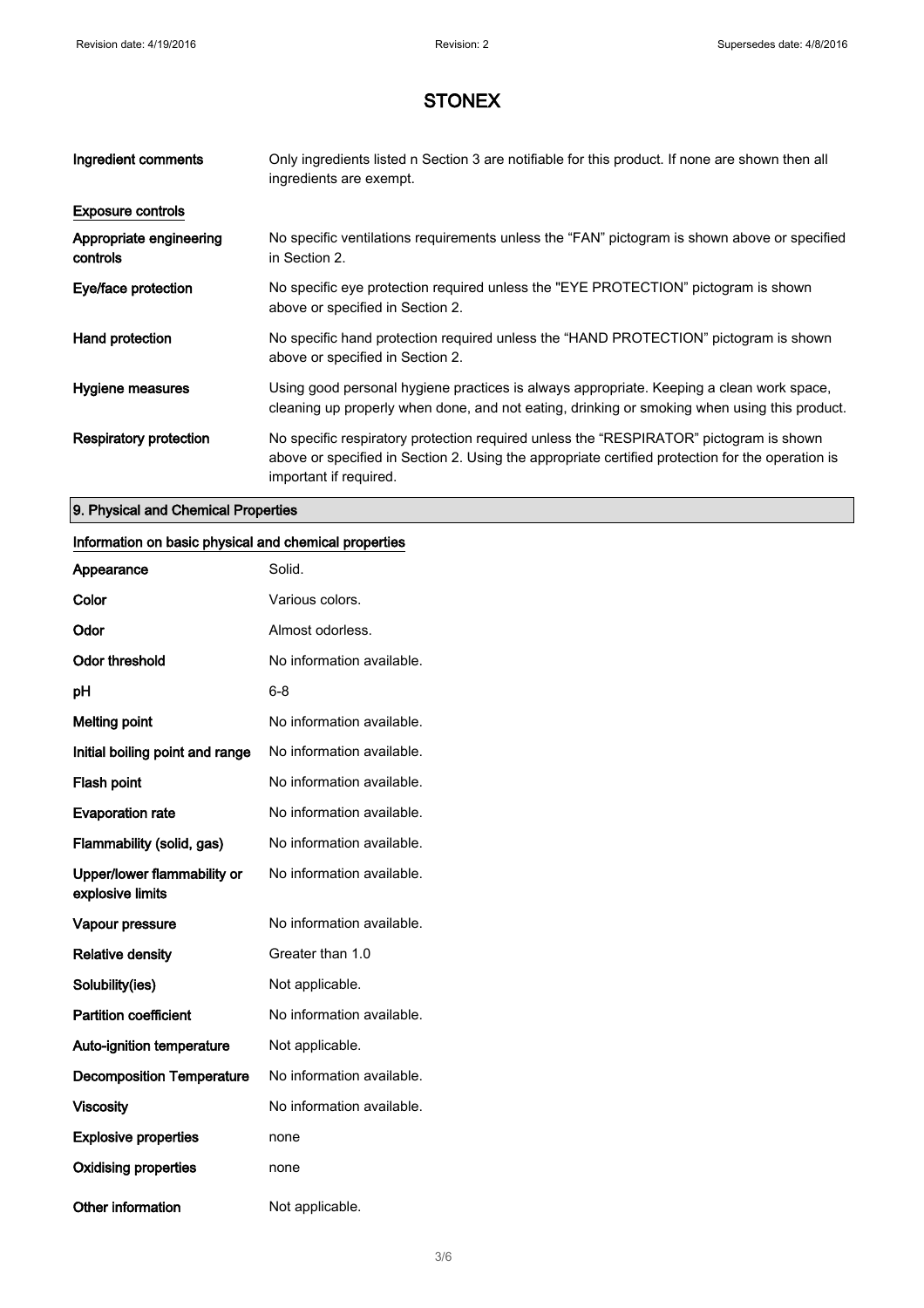| 10. Stability and reactivity          |                                                                                                                                                                                                                                                |
|---------------------------------------|------------------------------------------------------------------------------------------------------------------------------------------------------------------------------------------------------------------------------------------------|
| Reactivity                            | There are no known reactivity hazards associated with this product.                                                                                                                                                                            |
| <b>Stability</b>                      | No particular stability concerns.                                                                                                                                                                                                              |
| Possibility of hazardous<br>reactions | None known.                                                                                                                                                                                                                                    |
| <b>Conditions to avoid</b>            | None known.                                                                                                                                                                                                                                    |
| Materials to avoid                    | None known.                                                                                                                                                                                                                                    |
| Hazardous decomposition<br>products   | None known.                                                                                                                                                                                                                                    |
| 11. Toxicological information         |                                                                                                                                                                                                                                                |
| Information on toxicological effects  |                                                                                                                                                                                                                                                |
| <b>Toxicological effects</b>          | Please read Section 2 thoroughly to understand the toxicological risks, (if any) and<br>precautions for safe use (if any).                                                                                                                     |
| Skin corrosion/irritation             |                                                                                                                                                                                                                                                |
| <b>Skin sensitization</b>             |                                                                                                                                                                                                                                                |
| <b>Skin sensitisation</b>             | Based on available data the classification criteria are not met.                                                                                                                                                                               |
| Eye contact                           | May cause temporary eye irritation.                                                                                                                                                                                                            |
| 12. Ecological Information            |                                                                                                                                                                                                                                                |
| Ecotoxicity                           | Please read Section 2 completely. If any environmental warnings such as; H411 or H412 are<br>listed in Section 2, please use appropriate procedures when disposing of product and<br>container. Do not put materials into waterways or sewers. |
| <b>Toxicity</b>                       |                                                                                                                                                                                                                                                |
| <b>Toxicity</b>                       | Please read Section 2 completely. If any environmental warnings such as; H411 or H412 are<br>listed in Section 2, please use appropriate procedures when disposing of product and<br>container. Do not put materials into waterways or sewers. |
| Persistence and degradability         |                                                                                                                                                                                                                                                |
| Persistence and degradability         | No data available.                                                                                                                                                                                                                             |
| Biodegradation                        | Not inherently biodegradable.                                                                                                                                                                                                                  |
| <b>Bioaccumulative potential</b>      |                                                                                                                                                                                                                                                |
| <b>Partition coefficient</b>          | No information available.                                                                                                                                                                                                                      |
| Mobility in soil                      |                                                                                                                                                                                                                                                |
| <b>Mobility</b>                       | Semi-mobile.                                                                                                                                                                                                                                   |
| Results of PBT and vPvB assessment    |                                                                                                                                                                                                                                                |
| Results of PBT and vPvB<br>assessment | This product does not contain any substances classified as PBT or vPvB.                                                                                                                                                                        |
| Other adverse effects                 |                                                                                                                                                                                                                                                |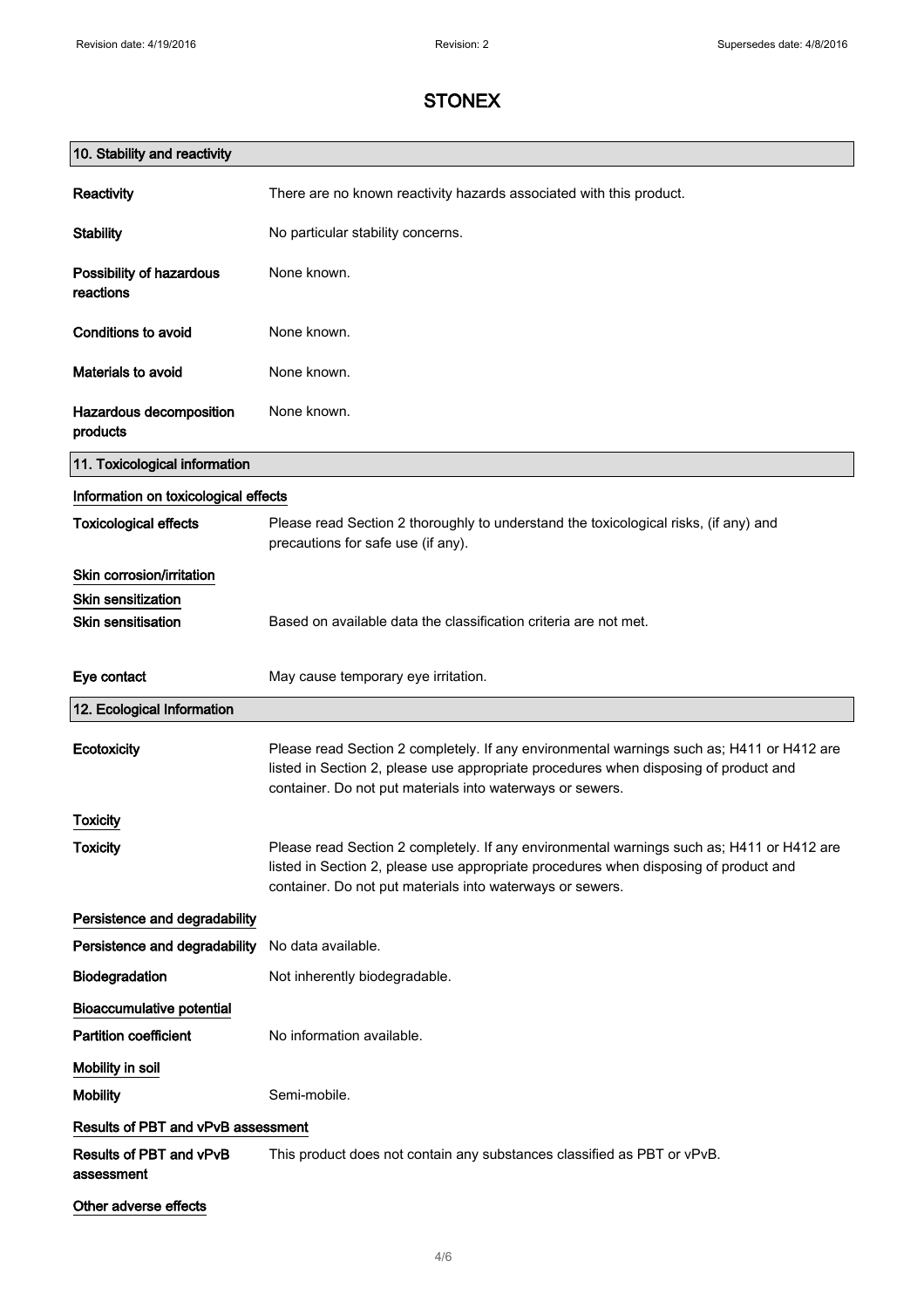| Other adverse effects                                                                                                                                                                               | None known.                                                                                                                                                                                  |  |
|-----------------------------------------------------------------------------------------------------------------------------------------------------------------------------------------------------|----------------------------------------------------------------------------------------------------------------------------------------------------------------------------------------------|--|
| 13. Disposal considerations                                                                                                                                                                         |                                                                                                                                                                                              |  |
| Waste treatment methods                                                                                                                                                                             |                                                                                                                                                                                              |  |
| <b>General information</b>                                                                                                                                                                          | Dispose of waste product or used containers in accordance with local regulations When<br>handling waste, the safety precautions applying to handling of the product should be<br>considered. |  |
| 14. Transport information                                                                                                                                                                           |                                                                                                                                                                                              |  |
| General                                                                                                                                                                                             | The product is not covered by international regulations on the transport of dangerous goods<br>(IMDG, IATA, DoT).                                                                            |  |
| <b>UN Number</b>                                                                                                                                                                                    |                                                                                                                                                                                              |  |
| Not applicable.                                                                                                                                                                                     |                                                                                                                                                                                              |  |
| UN proper shipping name                                                                                                                                                                             |                                                                                                                                                                                              |  |
| Not applicable.                                                                                                                                                                                     |                                                                                                                                                                                              |  |
| Transport hazard class(es)                                                                                                                                                                          |                                                                                                                                                                                              |  |
| No transport warning sign required.                                                                                                                                                                 |                                                                                                                                                                                              |  |
| Packing group                                                                                                                                                                                       |                                                                                                                                                                                              |  |
| Not applicable.                                                                                                                                                                                     |                                                                                                                                                                                              |  |
| <b>Environmental hazards</b>                                                                                                                                                                        |                                                                                                                                                                                              |  |
| <b>Environmentally Hazardous Substance</b>                                                                                                                                                          |                                                                                                                                                                                              |  |
| Please refer to Section 2 for any environmental hazards associated with this product. If H411/H412 warnings are shown then<br>please verify packaging and labeling requirements for larger volumes. |                                                                                                                                                                                              |  |
| Special precautions for user                                                                                                                                                                        |                                                                                                                                                                                              |  |
| Not applicable.                                                                                                                                                                                     |                                                                                                                                                                                              |  |
| Transport in bulk according to Not applicable.<br>Annex II of MARPOL 73/78<br>and the IBC Code                                                                                                      |                                                                                                                                                                                              |  |
| 15. Regulatory information                                                                                                                                                                          |                                                                                                                                                                                              |  |
| <b>US State Regulations</b><br>None of the ingredients are listed or exempt.                                                                                                                        | California Proposition 65 Carcinogens and Reproductive Toxins                                                                                                                                |  |
| Inventories<br>Canada - DSL/NDSL<br>All the ingredients are listed or exempt.                                                                                                                       |                                                                                                                                                                                              |  |
| <b>US-TSCA</b><br>All the ingredients are listed or exempt.                                                                                                                                         |                                                                                                                                                                                              |  |
| US - TSCA 12(b) Export Notification                                                                                                                                                                 |                                                                                                                                                                                              |  |

All the ingredients are listed or exempt.

16. Other information